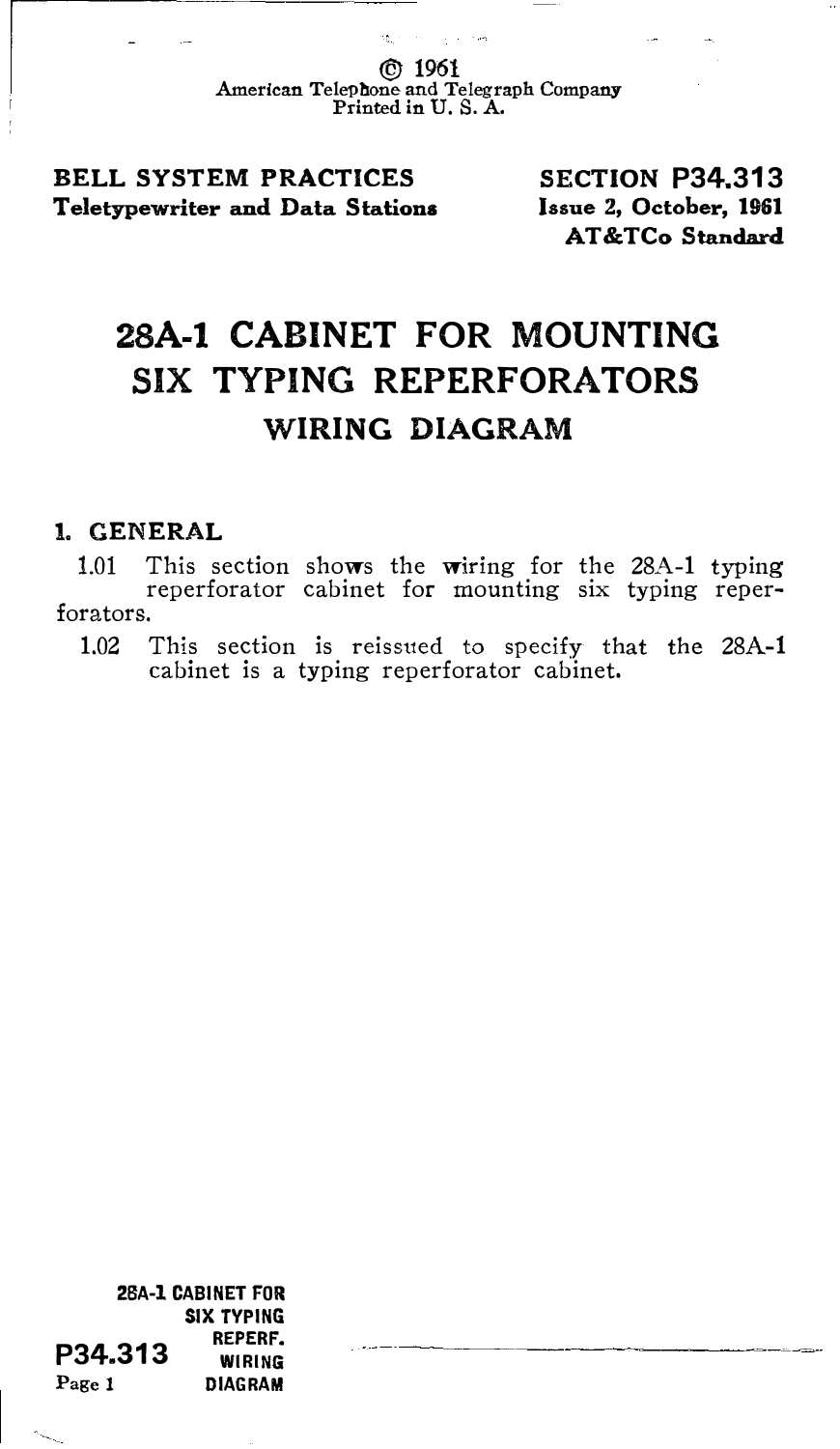

28A-1 Typing Reperforator Cabinet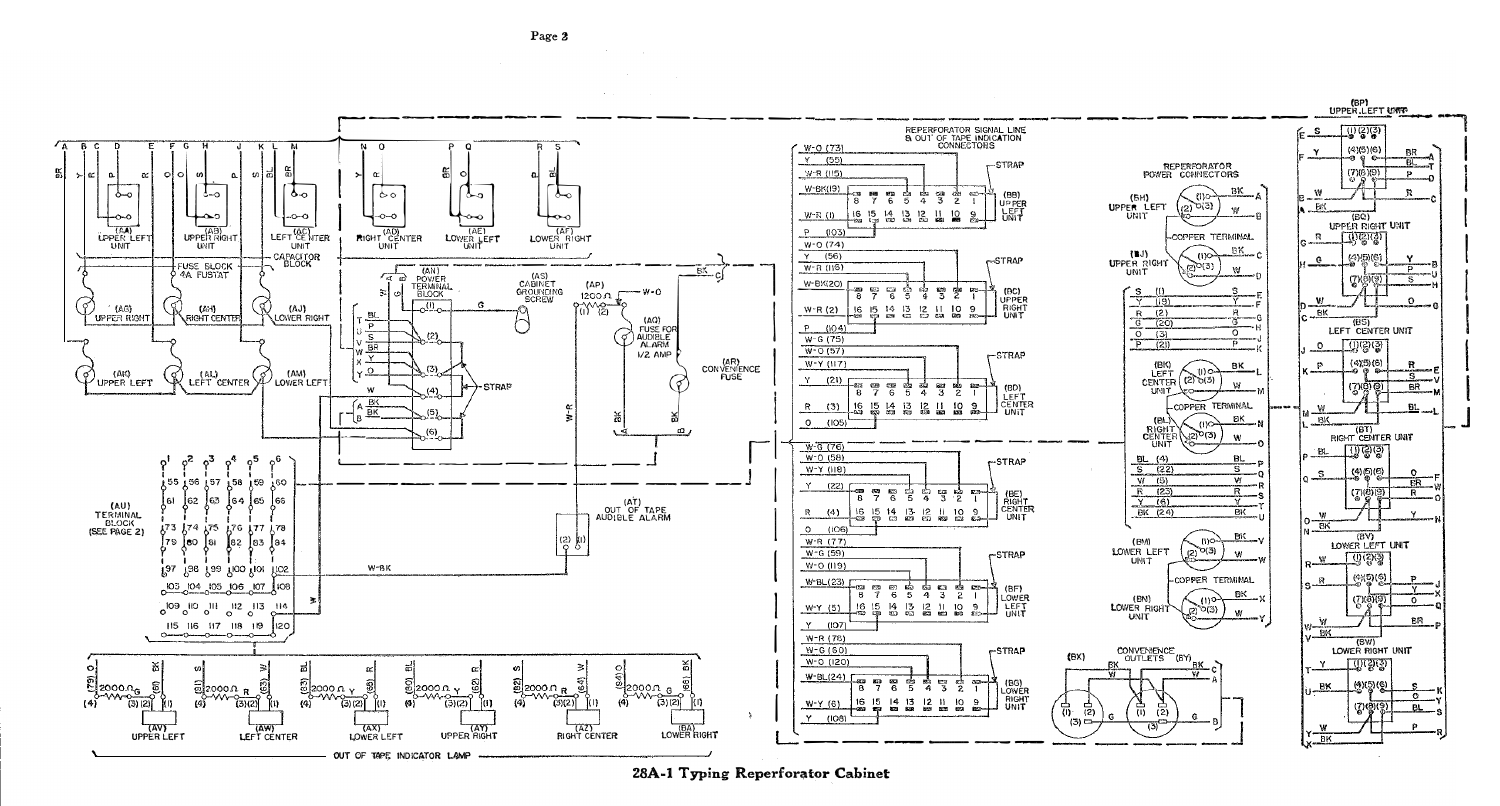## MOTES:

- & UNIT WIRED FOR 115 VOLTS 50 TO 60 CYC. A.C. POWER
- 2. CONNECTORS VIEWED FROM SOLDER TERMINAL ENDS.
- 3. FUSE PROTECTION FOR CONVENIENCE OUTLET FUSETRON OR FUSTAT RATED AT 5.0 AMP.
- 4. TERMINAL DESIGNATIONS ENCLOSED IN PARENTHESIS ARE NOT MARKED ON COMPONENTS.
- 8. EXTERNAL SIGNAL LINE CONNECTIONS MADE TO LEFT SIDE OF 120-POINT TERMINAL BLOCK AS FOLLOWS:

| TOP SHELF:   | <b>LEFT REPERFORATOR</b><br><b>RIGHT REPERFORATOR</b>        | $AU-1$ a $AU-19$<br>AU-2 8 AU-20 |  |
|--------------|--------------------------------------------------------------|----------------------------------|--|
| CENTER SHELF | LEFT REPERFORATOR<br><b>RIGHT REPERFORATOR</b>               | AU-3 & AU-21<br>$AD-4BAD-22$     |  |
| LOWER SHELF: | <b>REPERFORATOR</b><br>LFFT<br><b>FILGHT</b><br>REPERFORATOR | AU-5 & AU-23<br>AU-6 & AU-24     |  |

| <b>COLOR</b>   | ERMINAL<br>POINT<br>ь. | <b>TERMINAL</b><br>NUMBER | <b>ERMINAL</b><br>POINT | COLOR    | LEADS CONNECTED TO RIGHT SIDE OF<br>120-POINT TERMINAL BLOCK |                       |  |    |             |             |                |             |                       |           |              |          |
|----------------|------------------------|---------------------------|-------------------------|----------|--------------------------------------------------------------|-----------------------|--|----|-------------|-------------|----------------|-------------|-----------------------|-----------|--------------|----------|
| <b>∄W-R</b>    | BB-16                  |                           | $BP-1$                  | s        | 25                                                           | <b>BB-SPARE W-BKI</b> |  | 49 |             |             | II 73          | <b>BB</b> 2 | W-0197                |           |              |          |
| ≸WR            | $BC=16$                | 2                         | 80-l                    | R        | 26                                                           | BB-SPARE W-R   50     |  |    |             |             | ll 74          | $BC-2$      | $W$ -0 $\parallel$ 98 |           |              |          |
| R              | BD-16                  | 3                         | $BS-1$                  | $\Omega$ | 27                                                           | BC-SPARE W-G   51     |  |    |             |             | 75             | BD-2        | w-cl 99               |           |              |          |
| $\overline{R}$ | <b>BE-16</b>           | 4                         | $BT-1$                  | BL.      | 28                                                           | BC-SPARE W-O   52     |  |    |             |             | 76             | <b>BE-2</b> |                       | $W-G$ 100 |              |          |
| l w∙Y          | <b>BF-16</b>           | 5                         | BV-1                    | W        | 29                                                           | BD-SPARE W-BL 53      |  |    |             |             | 77             | $BF-2$      | $W-R$ $101$           |           |              |          |
| I WY           | BG-16                  | 6                         | BW-I                    | Y        | 30                                                           | BD-SPARE W-Y   54     |  |    |             |             | 78             | $BG-2$      |                       | W-R 102   | $AT-2$       | W-BK     |
|                |                        | 7                         |                         |          | 31                                                           | BE-SPARE W-BK 55      |  |    | <b>BB-4</b> | Y           | 79             | $AV-4$      | O                     | 103       | BB-15        | P        |
|                |                        | B                         |                         |          | 32                                                           | BE-SPARE W-R   56     |  |    | $BC-4$      | Ÿ           | B <sub>0</sub> | $AY - 4$    | <b>BL</b>             | 104       | $BC-15$      | P        |
|                |                        | 9                         |                         |          | 33                                                           | BF-SPARE W-G   57     |  |    | $BD-4$      | w-olisi     |                | $AW-4$      | s                     | 105       | <b>BD-15</b> | $\Omega$ |
|                |                        | 10                        |                         |          | 34                                                           | BF-SPARE W-OL 58      |  |    | <b>BE-4</b> | $W$ -OII 82 |                | $AZ - 4$    | s                     | 106       | <b>BE-15</b> | $\Omega$ |
|                |                        | и                         |                         |          | 35                                                           | BG-SPARE W-BL 59      |  |    | $RF-4$      | W G    83   |                | $AX - 4$    | BL.                   | 107       | BF-15        | Ÿ        |
|                |                        | 12                        |                         |          | 36                                                           | BG-SPARE W-Y II       |  | 60 | $BG-4$      | $W-G$       | 84             | $BA-4$      | $\Omega$              | 108       | <b>BG-15</b> | Y        |
|                |                        | 13                        |                         |          | 37                                                           |                       |  | 61 | $AV=1$      | BK          | 85             |             |                       | 109       |              |          |
|                |                        | $\overline{14}$           |                         |          | 38                                                           |                       |  | 62 | $AY=1$      | R           | 86             |             |                       | 110       |              |          |
|                |                        | 15                        |                         |          | 39                                                           |                       |  | 63 | AW-I        | W           | 87             |             |                       | 111       |              |          |
|                |                        | 16                        |                         |          | 40                                                           |                       |  | 64 | AZ-1        | W           | 88             |             |                       | 112       |              |          |
|                |                        | 17                        |                         |          | 41                                                           |                       |  | 65 | $AX - I$    | R           | 89             |             |                       | 113       |              |          |
|                |                        | 18                        |                         |          | 42                                                           |                       |  | 66 | <b>BA-1</b> | BK I        | 90             |             |                       | 114       | $AN-4$       | w        |
| IW-BK          | $BB - 8$               | 19                        | $BP-4$                  | Y        | 43                                                           |                       |  | 67 |             |             | 191            |             |                       | 8115      | $BB - 5$     | W-R      |
| ∤w-BK          | $BC-8$                 | 20                        | $BO - 4$                | G        | 44                                                           |                       |  | 68 |             |             | 92             |             |                       | 116       | $BC-5$       | W-R      |
| Y              | $BD - 8$               | 21                        | $BS-4$                  | P        | 45                                                           |                       |  | 69 |             |             | 93             |             |                       | 117       | <b>BD-5</b>  | W-Y      |
| Y              | BE-B                   | 22                        | $RT-4$                  | s        | 46                                                           |                       |  | 70 |             |             | 94             |             |                       | 11B       | <b>BE-5</b>  | W-Y      |
| BW-BL          | BF-B                   | 23                        | $BV-4$                  | R        | 47                                                           |                       |  | 71 |             |             | 95             |             |                       | 119       | $BF-5$       | $W$ -O   |
| <b>M-BL</b>    | <b>BG-8</b>            | 24                        | <b>BW-4</b>             | BK       | 48                                                           |                       |  | 72 |             |             | 96             |             |                       | 120       | <b>BG-5</b>  | w-o      |

Ÿ

## 28A-1 Typing Reperforator Cabinet

28A-1 CABINET FOR **SIX TYPING** P34.313 REPERF. Page 3 WIRING 3 Pages **DIAGRAM**